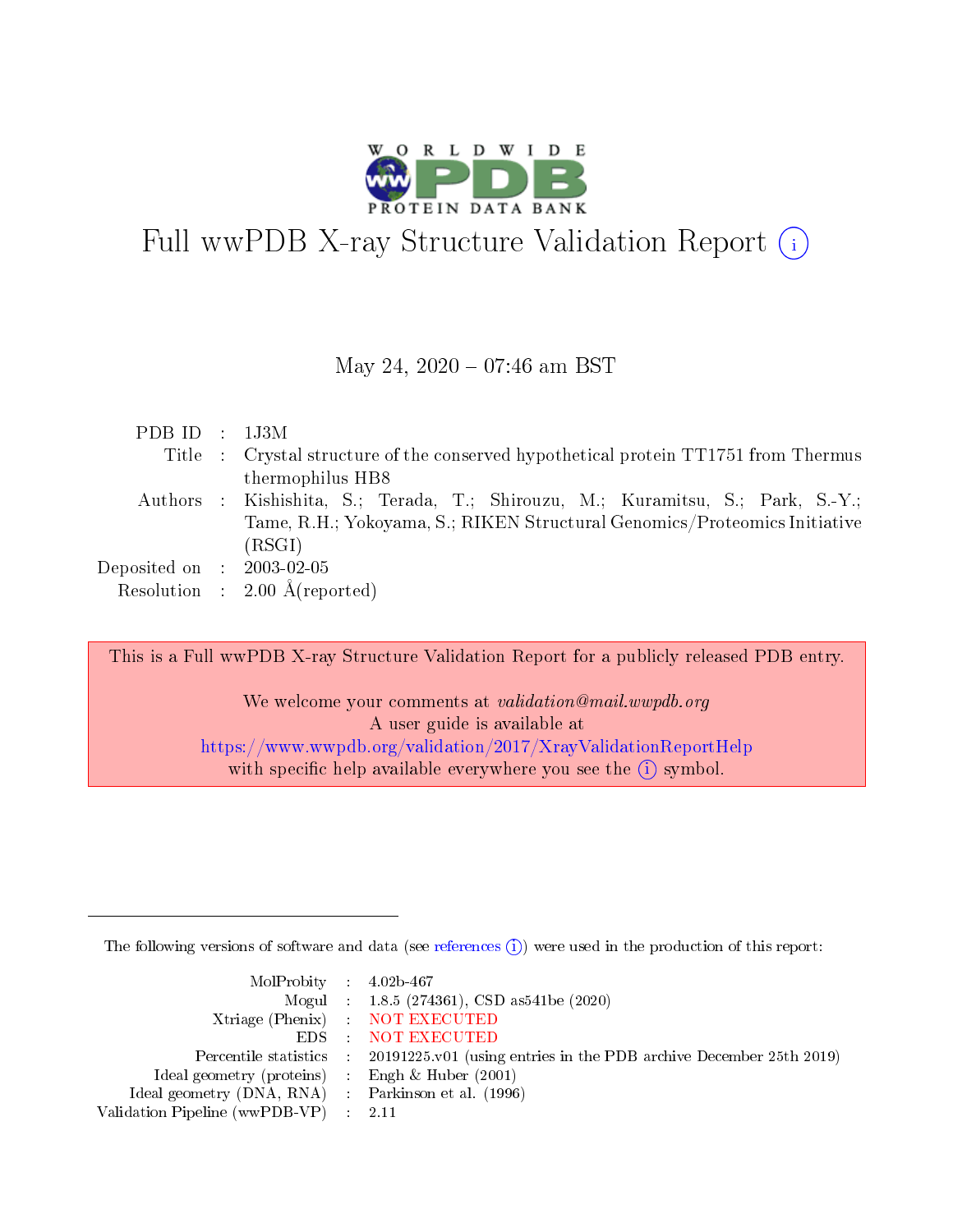## 1 [O](https://www.wwpdb.org/validation/2017/XrayValidationReportHelp#overall_quality)verall quality at a glance  $(i)$

The following experimental techniques were used to determine the structure: X-RAY DIFFRACTION

The reported resolution of this entry is 2.00 Å.

Percentile scores (ranging between 0-100) for global validation metrics of the entry are shown in the following graphic. The table shows the number of entries on which the scores are based.



| Metric                | Whole archive        | Similar resolution                                         |  |  |
|-----------------------|----------------------|------------------------------------------------------------|--|--|
|                       | $(\#\text{Entries})$ | $(\#\text{Entries}, \text{resolution range}(\text{\AA}) )$ |  |  |
| Clashscore            | 141614               | $9178(2.00-2.00)$                                          |  |  |
| Ramachandran outliers | 138981               | $9054(2.00-2.00)$                                          |  |  |
| Sidechain outliers    | 138945               | $9053(2.00-2.00)$                                          |  |  |

The table below summarises the geometric issues observed across the polymeric chains and their fit to the electron density. The red, orange, yellow and green segments on the lower bar indicate the fraction of residues that contain outliers for  $\geq=3$ , 2, 1 and 0 types of geometric quality criteria respectively. A grey segment represents the fraction of residues that are not modelled. The numeric value for each fraction is indicated below the corresponding segment, with a dot representing fractions  $\epsilon = 5\%$ 

Note EDS was not executed.

| Mol | $Chain \  Length$ | Quality of chain |     |       |  |  |  |  |
|-----|-------------------|------------------|-----|-------|--|--|--|--|
|     | 129               | 74%              | 17% | $5\%$ |  |  |  |  |
|     | 129               | 66%              | 24% | 8%    |  |  |  |  |

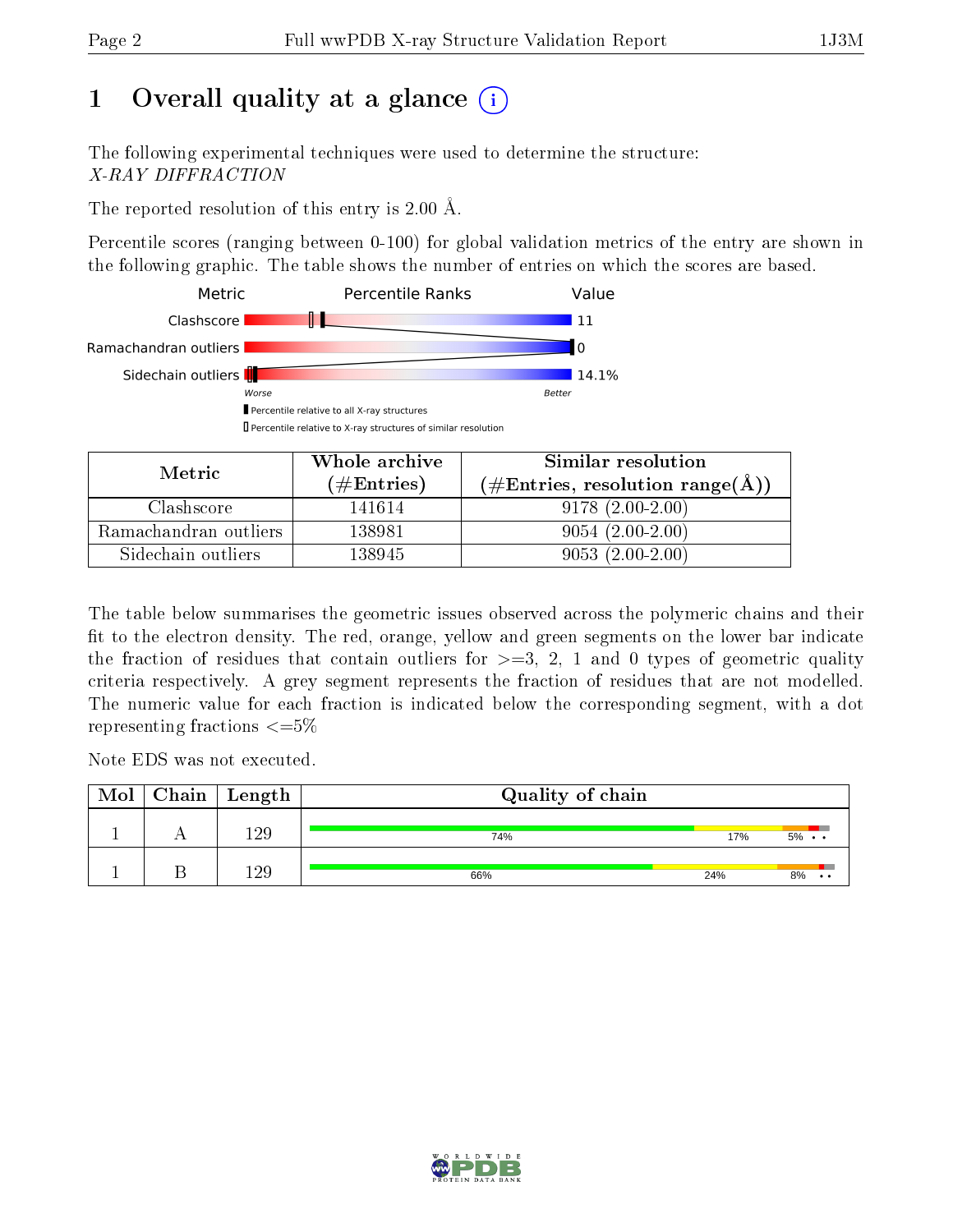# 2 Entry composition (i)

There are 3 unique types of molecules in this entry. The entry contains 2040 atoms, of which 0 are hydrogens and 0 are deuteriums.

In the tables below, the ZeroOcc column contains the number of atoms modelled with zero occupancy, the AltConf column contains the number of residues with at least one atom in alternate conformation and the Trace column contains the number of residues modelled with at most 2 atoms.

 $\bullet$  Molecule 1 is a protein called the conserved hypothetical protein TT1751.

|  |     | Mol   Chain   Residues | Atoms     |         |             |  |  | $\rm{ZeroOcc}$   $\rm{AltConf}$   $\rm{Trace}$ |  |
|--|-----|------------------------|-----------|---------|-------------|--|--|------------------------------------------------|--|
|  |     | 127                    | Total C N |         |             |  |  |                                                |  |
|  |     |                        | 962.      |         | 609 170 179 |  |  |                                                |  |
|  |     |                        | Total C N |         |             |  |  |                                                |  |
|  | 127 | 962                    |           | 609 170 | - 179       |  |  |                                                |  |

• Molecule 2 is SULFITE ION (three-letter code: SO3) (formula:  $O_3S$ ).



|  | $Mol$   Chain   Residues | Atoms   |  |  | $ZeroOcc$   AltConf |  |
|--|--------------------------|---------|--|--|---------------------|--|
|  |                          | Total O |  |  |                     |  |

• Molecule 3 is water.

|  | $\overline{\text{Mol}}$ Chain   Residues | <b>Atoms</b> | $\rm ZeroOcc$   Alt $\rm Conf$ |  |
|--|------------------------------------------|--------------|--------------------------------|--|
|  | ຂາ                                       | Total        |                                |  |

Continued on next page...

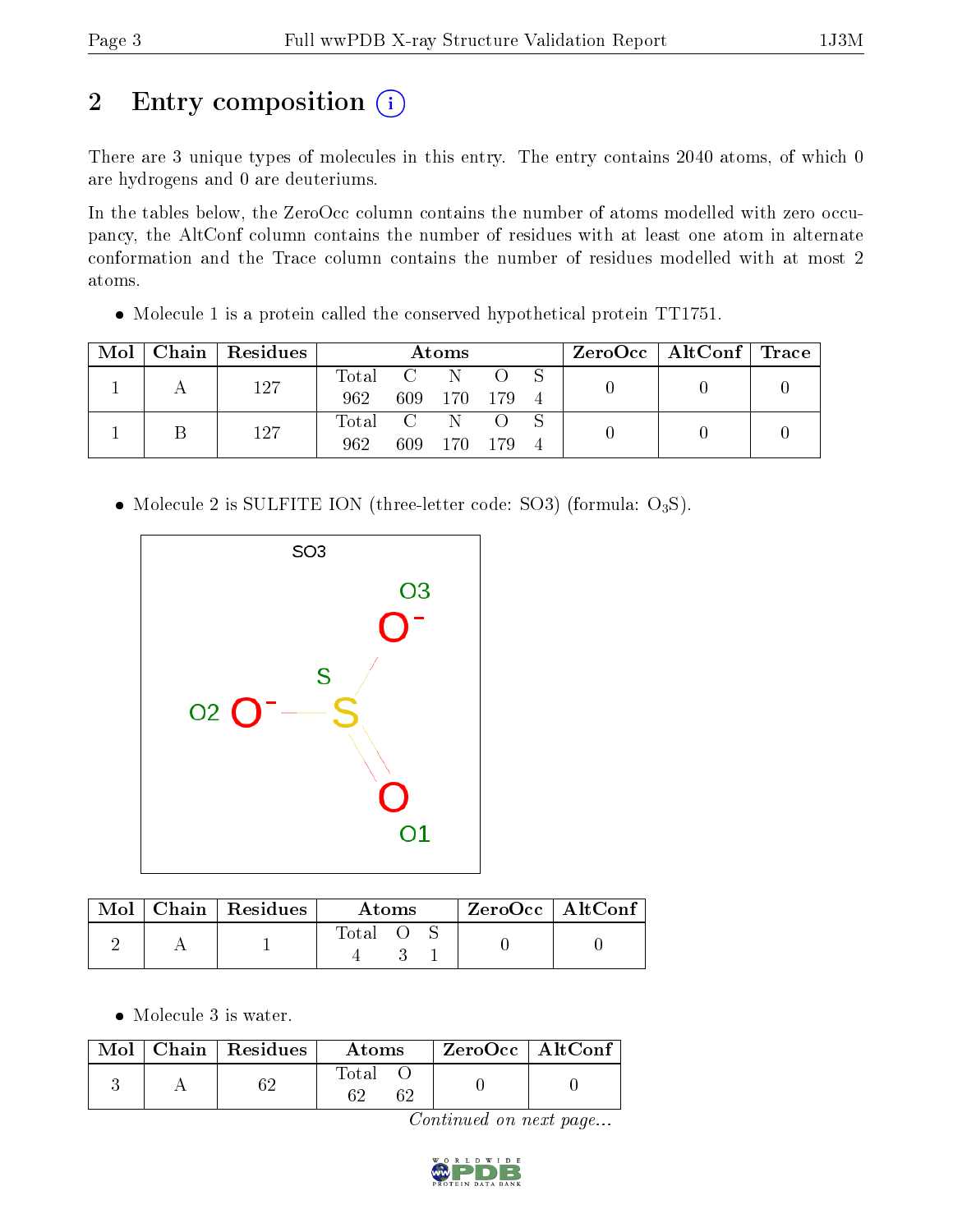Continued from previous page...

|  | $Mol$   Chain   Residues | Atoms                   | $\rm ZeroOcc \mid AltConf$ |  |
|--|--------------------------|-------------------------|----------------------------|--|
|  | 50                       | $\rm Total$<br>50<br>50 |                            |  |

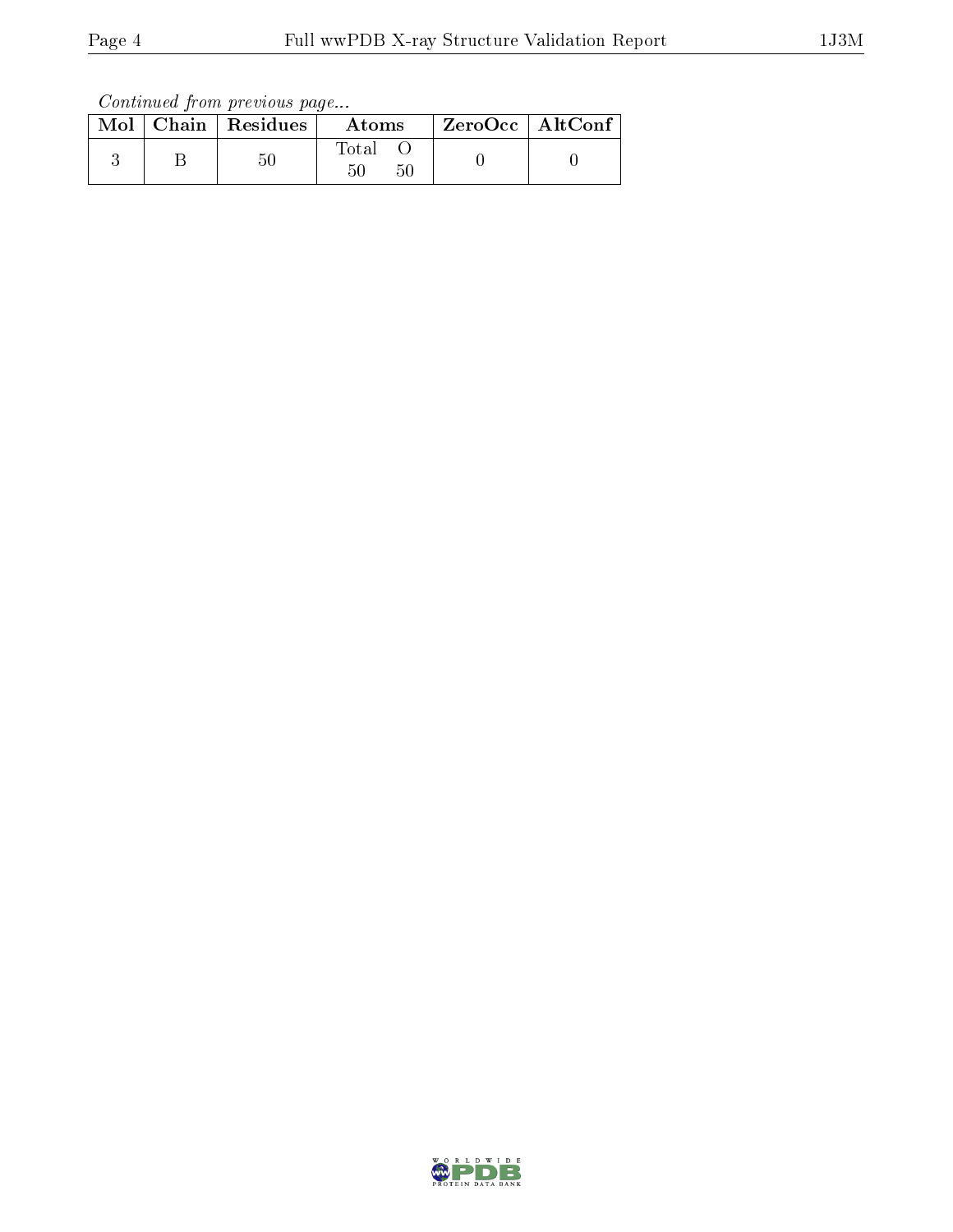## 3 Residue-property plots  $(i)$

These plots are drawn for all protein, RNA and DNA chains in the entry. The first graphic for a chain summarises the proportions of the various outlier classes displayed in the second graphic. The second graphic shows the sequence view annotated by issues in geometry. Residues are colorcoded according to the number of geometric quality criteria for which they contain at least one outlier: green  $= 0$ , yellow  $= 1$ , orange  $= 2$  and red  $= 3$  or more. Stretches of 2 or more consecutive residues without any outlier are shown as a green connector. Residues present in the sample, but not in the model, are shown in grey.

Note EDS was not executed.

• Molecule 1: the conserved hypothetical protein TT1751





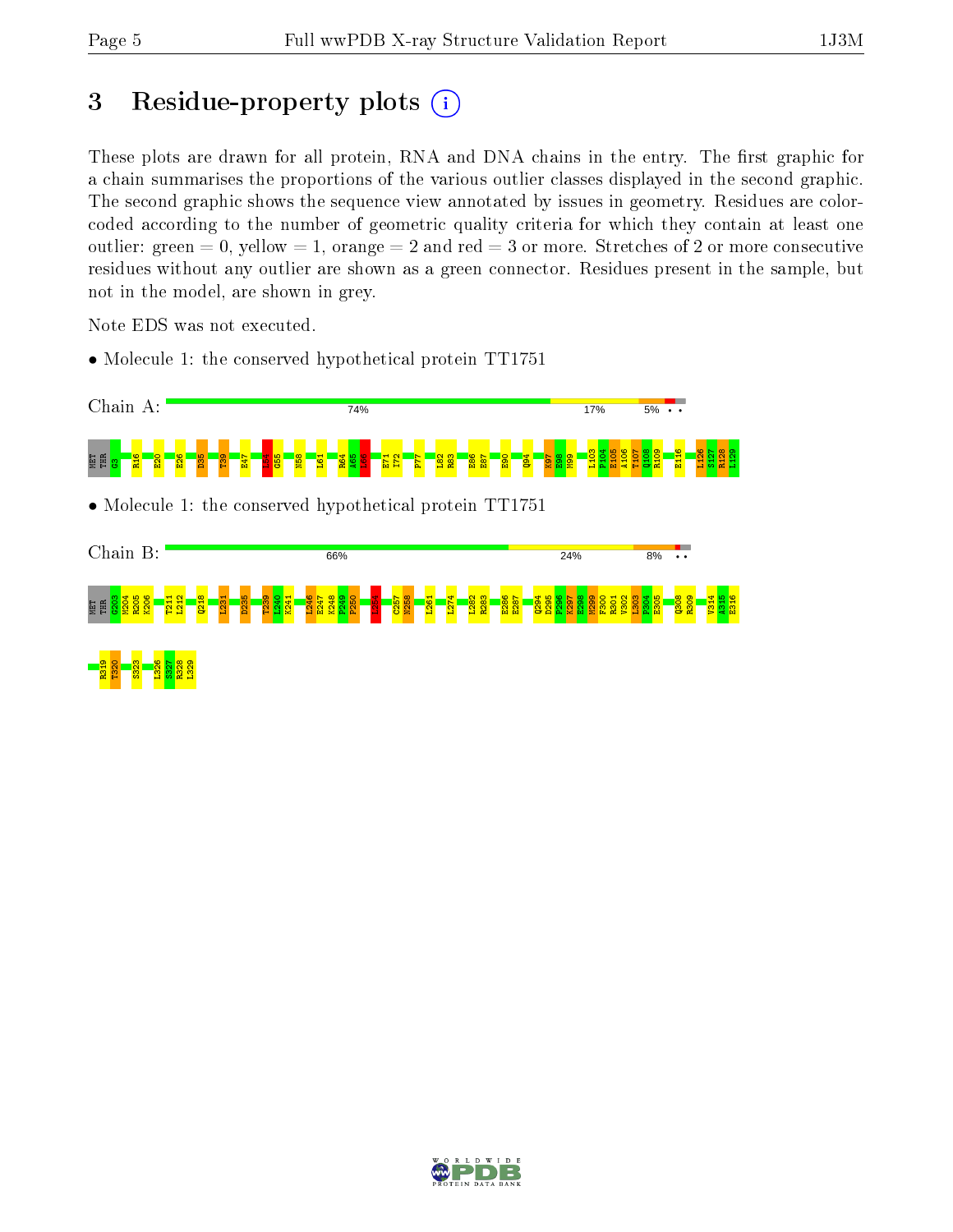## 4 Data and refinement statistics  $(i)$

Xtriage (Phenix) and EDS were not executed - this section is therefore incomplete.

| Property                               | Value                                     | Source    |  |
|----------------------------------------|-------------------------------------------|-----------|--|
| Space group                            | P 1 21 1                                  | Depositor |  |
| Cell constants                         | 78.81Å<br>$41.60\text{\AA}$<br>44.69Å     | Depositor |  |
| a, b, c, $\alpha$ , $\beta$ , $\gamma$ | 116.64°<br>$90.00^\circ$<br>$90.00^\circ$ |           |  |
| Resolution (A)                         | $-2.00$<br>20.00                          | Depositor |  |
| % Data completeness                    | $100.0 (20.00 - 2.00)$                    | Depositor |  |
| (in resolution range)                  |                                           |           |  |
| $\mathrm{R}_{merge}$                   | 0.04                                      | Depositor |  |
| $\mathrm{R}_{sym}$                     | (Not available)                           | Depositor |  |
| Refinement program                     | REFMAC 5.1.19                             | Depositor |  |
| $R, R_{free}$                          | 0.194<br>0.259                            | Depositor |  |
| Estimated twinning fraction            | No twinning to report.                    | Xtriage   |  |
| Total number of atoms                  | 2040                                      | wwPDB-VP  |  |
| Average B, all atoms $(A^2)$           | 29.0                                      | wwPDB-VP  |  |

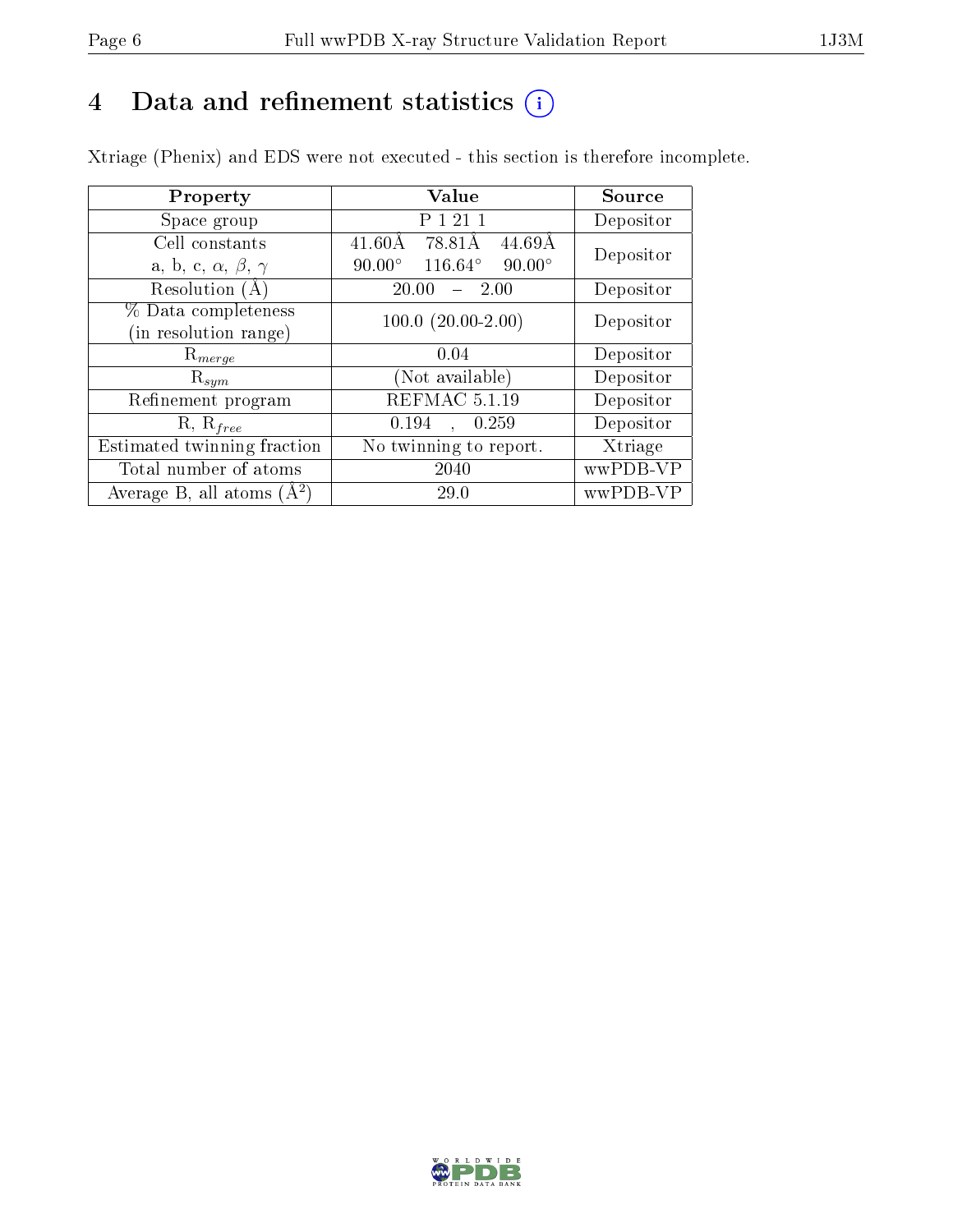## 5 Model quality  $(i)$

## 5.1 Standard geometry  $(i)$

Bond lengths and bond angles in the following residue types are not validated in this section: SO3

The Z score for a bond length (or angle) is the number of standard deviations the observed value is removed from the expected value. A bond length (or angle) with  $|Z| > 5$  is considered an outlier worth inspection. RMSZ is the root-mean-square of all Z scores of the bond lengths (or angles).

| Mol | Chain |      | Bond lengths   | Bond angles |                     |  |
|-----|-------|------|----------------|-------------|---------------------|--|
|     |       | RMSZ | $\# Z  > 5$    | RMSZ        | # $ Z  > 5$         |  |
|     |       | 1 02 | 0/972          | 1.21        | $9/1314(0.7\%)$     |  |
|     |       | 0.98 | $1/972(0.1\%)$ | 1.13        | $6/1314$ $(0.5\%)$  |  |
| All | Αll   | 1.00 | $1944(0.1\%)$  | 1 1 7       | $15/2628$ $(0.6\%)$ |  |

All (1) bond length outliers are listed below:

|  |     | $\parallel$ Mol $\parallel$ Chain $\parallel$ Res $\parallel$ Type $\parallel$ Atoms $\parallel$ | $\mid$ Observed( $\AA$ ) $\mid$ Ideal( $\AA$ ) $\mid$ |  |
|--|-----|--------------------------------------------------------------------------------------------------|-------------------------------------------------------|--|
|  | 204 | $MET$   SD-CE   -6.01                                                                            | .44                                                   |  |

All (15) bond angle outliers are listed below:

| Mol          | Chain | Res | <b>Type</b> | Atoms              | Z        | Observed $(^\circ)$ | Ideal (°) |
|--------------|-------|-----|-------------|--------------------|----------|---------------------|-----------|
| 1            | А     | 64  | $\rm{ARG}$  | $NE-CZ-NH2$        | $-16.03$ | 112.28              | 120.30    |
| 1            | B     | 235 | <b>ASP</b>  | $CB-CG-OD2$        | 9.98     | 127.28              | 118.30    |
| 1            | А     | 64  | $\rm{ARG}$  | $NE- CZ-NH1$       | 8.14     | 124.37              | 120.30    |
| 1            | А     | 64  | $\rm{ARG}$  | $CG$ - $CD$ - $NE$ | $-7.45$  | 96.16               | 111.80    |
| 1            | А     | 35  | <b>ASP</b>  | $CB-CG-OD2$        | 7.42     | 124.98              | 118.30    |
| 1            | B     | 295 | <b>ASP</b>  | $CB-CG-OD2$        | 7.42     | 124.97              | 118.30    |
| $\mathbf{1}$ | B     | 283 | $\rm{ARG}$  | $NE- CZ-NH1$       | 7.00     | 123.80              | 120.30    |
| 1            | B     | 326 | LEU         | $CA$ -CB-CG        | 6.46     | 130.16              | 115.30    |
| 1            | А     | 66  | LEU         | $CA$ -CB-CG        | 6.36     | 129.92              | 115.30    |
| 1            | А     | 126 | LEU         | $CA-CB-CG$         | 6.12     | 129.38              | 115.30    |
| 1            | B     | 283 | $\rm{ARG}$  | $NE-CZ-NH2$        | $-5.95$  | 117.33              | 120.30    |
| 1            | А     | 128 | $\rm{ARG}$  | NE-CZ-NH2          | $-5.52$  | 117.54              | 120.30    |
| 1            | B     | 254 | LEU         | $CB-CG-CD1$        | 5.20     | 119.85              | 111.00    |
| 1            | А     | 54  | <b>LEU</b>  | $CA$ -CB-CG        | 5.12     | 127.07              | 115.30    |
| 1            | А     | 107 | THR         | $OGI-CB-CG2$       | $-5.10$  | 98.28               | 110.00    |

There are no chirality outliers.

There are no planarity outliers.

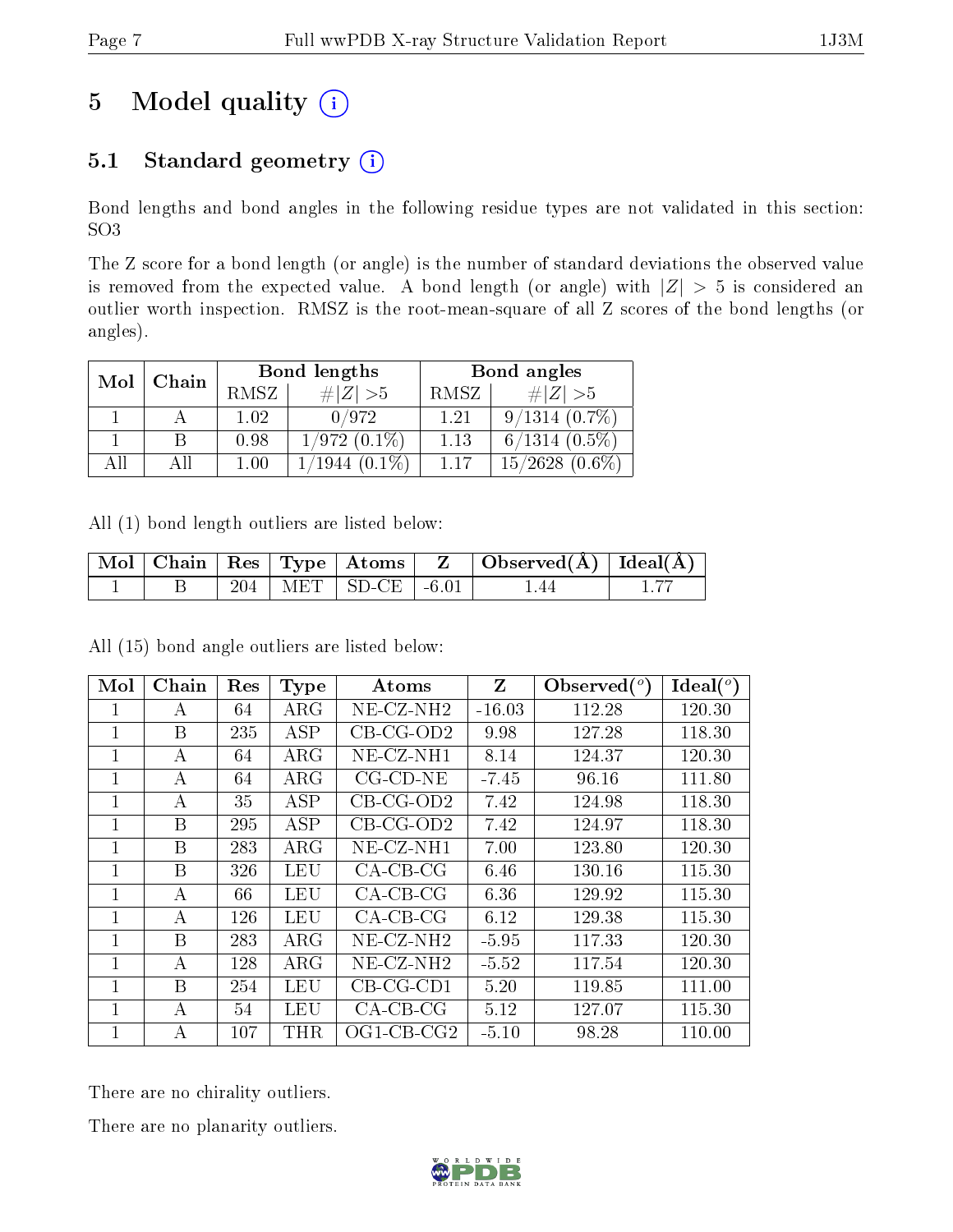#### $5.2$  Too-close contacts  $(i)$

In the following table, the Non-H and H(model) columns list the number of non-hydrogen atoms and hydrogen atoms in the chain respectively. The H(added) column lists the number of hydrogen atoms added and optimized by MolProbity. The Clashes column lists the number of clashes within the asymmetric unit, whereas Symm-Clashes lists symmetry related clashes.

|  |      |          |    | Mol   Chain   Non-H   H(model)   H(added)   Clashes   Symm-Clashes |
|--|------|----------|----|--------------------------------------------------------------------|
|  | 962  | 1024     |    |                                                                    |
|  | 962  | $1024\,$ | 29 |                                                                    |
|  |      |          |    |                                                                    |
|  | 62   |          |    |                                                                    |
|  | 50   |          |    |                                                                    |
|  | 2040 | 2048     |    |                                                                    |

The all-atom clashscore is defined as the number of clashes found per 1000 atoms (including hydrogen atoms). The all-atom clashscore for this structure is 11.

All (44) close contacts within the same asymmetric unit are listed below, sorted by their clash magnitude.

| Atom-1             | $\boldsymbol{\mathrm{Atom}\text{-}2}$ | Interatomic    | Clash          |  |
|--------------------|---------------------------------------|----------------|----------------|--|
|                    |                                       | distance $(A)$ | (A)<br>overlap |  |
| 1:B:297:LYS:HD2    | 1:B:319:ARG:HD2                       | 1.55           | 0.88           |  |
| 1: A:71: GLU: HG2  | 1:B:205:ARG:HH22                      | 1.37           | 0.87           |  |
| 1: A:71: GLU: HG2  | 1:B:205:ARG:NH2                       | 1.92           | 0.83           |  |
| 1: A: 35: ASP:O    | 1: A:39:THR:HG23                      | 1.81           | 0.80           |  |
| 1:B:299:MET:O      | 1:B:302:VAL:HG22                      | 1.86           | 0.76           |  |
| 1:B:294:GLN:NE2    | 1:B:299:MET:SD                        | 2.60           | 0.75           |  |
| 1: B:309: ARG: HG2 | 3:B:12:HOH:O                          | 1.86           | 0.74           |  |
| 1:B:309:ARG:HG2    | 1:B:309:ARG:HH11                      | 1.56           | 0.69           |  |
| 1:B:241:LYS:NZ     | 1:B:247:GLU:OE1                       | 2.23           | 0.69           |  |
| 1:B:258:ASN:HD22   | 1:B:261:LEU:H                         | 1.42           | 0.68           |  |
| 1:B:235:ASP:O      | 1:B:239:THR:HG23                      | 1.94           | 0.68           |  |
| 1:B:235:ASP:O      | 1:B:239:THR:CG2                       | 2.44           | 0.66           |  |
| 1: A:97: LYS: NZ   | 1: A:116: GLU:OE2                     | 2.28           | 0.65           |  |
| 1: A:58: ASN:HD22  | 1: A:61:LEU:H                         | 1.46           | 0.64           |  |
| 1:B:246:LEU:HD13   | 1: B: 248: LYS: NZ                    | 2.12           | 0.63           |  |
| 1: A:83:ARG:NH1    | 1:A:90:GLU:OE1                        | 2.30           | 0.58           |  |
| 1:B:294:GLN:HE21   | 1: B:299:MET:CE                       | 2.18           | 0.56           |  |
| 1:B:320:THR:HG22   | 3:B:95:HOH:O                          | 2.08           | 0.53           |  |
| 1:B:246:LEU:HD12   | 1:B:248:LYS:HG2                       | 1.90           | 0.53           |  |
| 1:A:103:LEU:HB3    | 1: A:107:THR:OG1                      | 2.10           | 0.52           |  |
| 1:B:254:LEU:HD22   | 1:B:282:LEU:HD11                      | 1.92           | 0.51           |  |
| 1: A: 105: GLU: CG | 1:A:109:ARG:HH22                      | 2.23           | 0.51           |  |

Continued on next page...

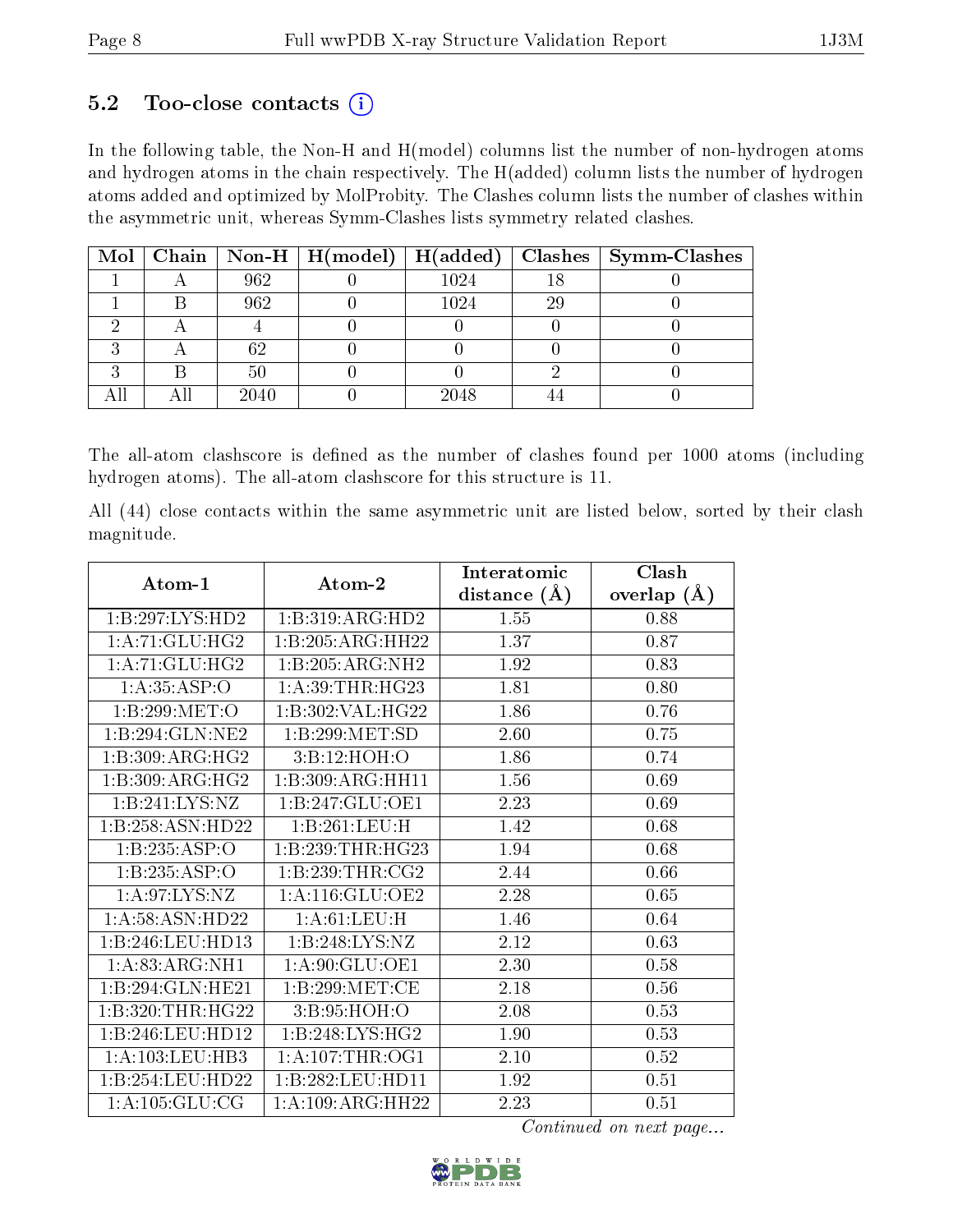|                             |                      | Interatomic    | Clash         |
|-----------------------------|----------------------|----------------|---------------|
| Atom-1                      | Atom-2               | distance $(A)$ | overlap $(A)$ |
| 1:B:246:LEU:CD1             | 1:B:248:LYS:HG2      | 2.40           | 0.51          |
| 1: B:316: GLU:O             | 1:B:320:THR:HG23     | $2.11\,$       | 0.51          |
| 1:B:258:ASN:ND2             | 1:B:261:LEU:H        | 2.07           | 0.50          |
| 1:B:300:PHE:HA              | 1:B:303:LEU:HD22     | 1.94           | 0.50          |
| 1: A:54:LEU:HD22            | 1: A:82:LEU:CD1      | 2.42           | 0.49          |
| 1:A:105:GLU:CG              | 1:A:109:ARG:NH2      | 2.76           | 0.49          |
| 1:B:302:VAL:HG23            | 1:B:303:LEU:HD13     | 1.98           | 0.46          |
| 1:B:309:ARG:HG2             | 1:B:309:ARG:NH1      | 2.29           | 0.46          |
| 1:B:231:LEU:HD22            | 1:B:257:CYS:HB2      | 1.97           | 0.45          |
| 1: A:94: GLN:NE2            | 1:B:274:LEU:O        | 2.41           | 0.45          |
| 1: A:26: GLU:HG2            | 1:A:128:ARG:HH22     | 1.81           | 0.45          |
| $1:B:206:LYS:\overline{NZ}$ | 1:B:329:LEU:O        | 2.50           | 0.44          |
| 1:B:212:LEU:HD22            | 1:B:250:PRO:HB3      | 1.99           | 0.44          |
| 1:B:235:ASP:O               | 1: B: 239: THR: HG22 | 2.17           | 0.43          |
| 1:A:66:LEU:HD13             | 1: A:72: ILE: HG22   | 2.02           | 0.41          |
| 1: A: 55: GLY: HA3          | 1: A:77: PRO:HG2     | 2.02           | 0.41          |
| 1: A: 105: GLU: HG2         | 1:A:106:ALA:N        | 2.31           | 0.41          |
| 1:B:218:GLN:HB2             | 1:B:218:GLN:HE21     | 1.73           | 0.41          |
| 1: A:16: ARG: NH1           | 1: A:20: GLU:OE2     | 2.53           | 0.41          |
| 1: A:94: GLN: CG            | 1: A:99:MET:HG3      | 2.51           | 0.41          |
| 1: A:55: GLY:CA             | 1: A:77: PRO:HG2     | 2.51           | 0.41          |
| 1:B:231:LEU:HD22            | 1: B: 257: CYS: CB   | 2.52           | 0.40          |

Continued from previous page...

There are no symmetry-related clashes.

#### 5.3 Torsion angles (i)

#### 5.3.1 Protein backbone (i)

In the following table, the Percentiles column shows the percent Ramachandran outliers of the chain as a percentile score with respect to all X-ray entries followed by that with respect to entries of similar resolution.

The Analysed column shows the number of residues for which the backbone conformation was analysed, and the total number of residues.

| Mol | Chain | Analysed                      | Favoured | Allowed  | $\vert$ Outliers | $\overline{\phantom{a}}$ Percentiles |             |
|-----|-------|-------------------------------|----------|----------|------------------|--------------------------------------|-------------|
|     |       | $125/129$ (97\%)   123 (98\%) |          | $2(2\%)$ |                  | $\boxed{100}$ $\boxed{100}$          |             |
|     |       | $125/129$ (97\%)   120 (96\%) |          | 5(4%)    |                  | $100 \mid$                           | $\vert$ 100 |
| All | All   | $250/258$ (97\%)   243 (97\%) |          | 7(3%)    |                  |                                      | 100         |

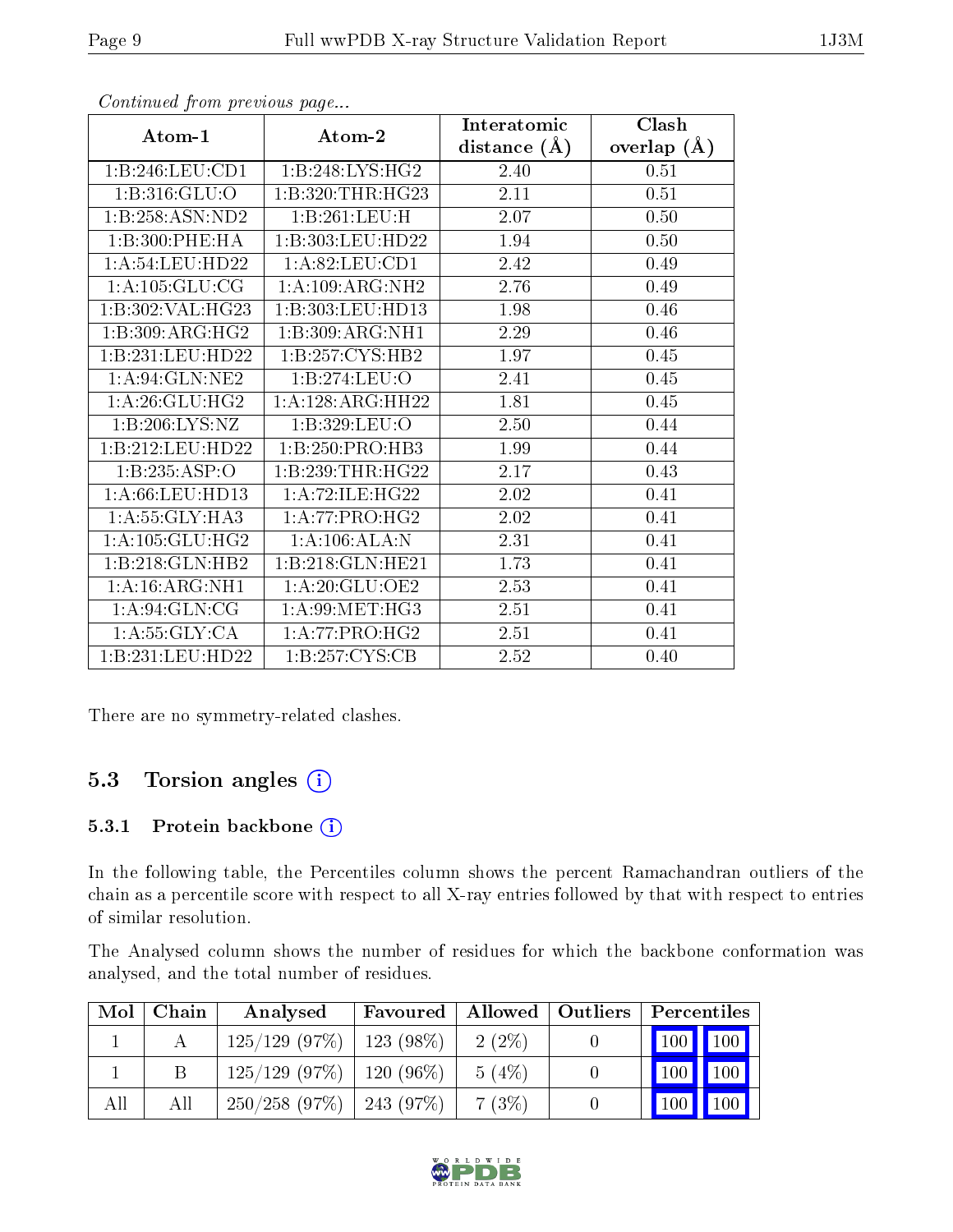There are no Ramachandran outliers to report.

#### 5.3.2 Protein sidechains  $(i)$

In the following table, the Percentiles column shows the percent sidechain outliers of the chain as a percentile score with respect to all X-ray entries followed by that with respect to entries of similar resolution.

The Analysed column shows the number of residues for which the sidechain conformation was analysed, and the total number of residues.

| Mol | Chain | Analysed        | Rotameric  | Outliers    | Percentiles                    |
|-----|-------|-----------------|------------|-------------|--------------------------------|
|     |       | 99/101(98%)     | $90(91\%)$ | $9(9\%)$    | $\sqrt{9}$   5                 |
|     |       | 99/101(98%)     | $80(81\%)$ | 19 $(19\%)$ | $\vert\vert\vert_0\vert$<br> 1 |
| All | Аll   | $198/202(98\%)$ | 170 (86%)  | $28(14\%)$  | 3                              |

All (28) residues with a non-rotameric sidechain are listed below:

| Mol            | Chain                     | $\operatorname{Res}% \left( \mathcal{N}\right) \equiv\operatorname{Res}(\mathcal{N}_{0})\cap\mathcal{N}_{1}$ | Type                      |
|----------------|---------------------------|--------------------------------------------------------------------------------------------------------------|---------------------------|
| $\overline{1}$ | $\overline{A}$            | $\overline{39}$                                                                                              | <b>THR</b>                |
| $\mathbf{1}$   | $\overline{\rm A}$        | 47                                                                                                           | GLU                       |
| $\overline{1}$ | $\overline{A}$            | $\overline{54}$                                                                                              | $\overline{\text{LEU}}$   |
| $\mathbf{1}$   | $\overline{A}$            | 66                                                                                                           | LEU                       |
| $\mathbf{1}$   | $\overline{A}$            | 86                                                                                                           | $\overline{\text{GLU}}$   |
| $\overline{1}$ | $\overline{A}$            | $\overline{87}$                                                                                              | $\overline{\mathrm{GLU}}$ |
| $\overline{1}$ | $\overline{A}$            | $\overline{97}$                                                                                              | $\overline{\text{LYS}}$   |
| $\overline{1}$ | $\overline{\rm A}$        | 105                                                                                                          | $\overline{\text{GLU}}$   |
| $\overline{1}$ | $\overline{\rm A}$        | 126                                                                                                          | <b>LEU</b>                |
| $\overline{1}$ | $\overline{\mathrm{B}}$   | 211                                                                                                          | <b>THR</b>                |
| $\overline{1}$ | $\overline{\mathrm{B}}$   | 231                                                                                                          | LEU                       |
| $\overline{1}$ | $\overline{\mathrm{B}}$   | 239                                                                                                          | <b>THR</b>                |
| $\overline{1}$ | $\overline{\mathrm{B}}$   | 246                                                                                                          | LEU                       |
| $\overline{1}$ | $\, {\bf B}$              | 250                                                                                                          | PRO                       |
| $\overline{1}$ | $\overline{\mathrm{B}}$   | $\overline{254}$                                                                                             | LEU                       |
| $\overline{1}$ | $\, {\bf B}$              | 258                                                                                                          | <b>ASN</b>                |
| $\overline{1}$ | $\overline{\mathrm{B}}$   | 286                                                                                                          | $\overline{\text{GLU}}$   |
| $\overline{1}$ | $\overline{\mathrm{B}}$   | 287                                                                                                          | $\overline{{\rm GLU}}$    |
| $\overline{1}$ | $\overline{\mathrm{B}}$   | 297                                                                                                          | $\overline{LYS}$          |
| $\overline{1}$ | $\overline{\mathrm{B}}$   | 299                                                                                                          | MET                       |
| $\mathbf{1}$   | $\overline{\mathrm{B}}$   | 301                                                                                                          | $\overline{\rm ARG}$      |
| $\mathbf{1}$   | $\overline{B}$            | 303                                                                                                          | $\overline{\text{LEU}}$   |
| $\overline{1}$ | $\boldsymbol{\mathrm{B}}$ | 305                                                                                                          | $\overline{\text{GLU}}$   |
| $\overline{1}$ | $\overline{\mathbf{B}}$   | 308                                                                                                          | <b>GLN</b>                |
| $\overline{1}$ | $\overline{\mathrm{B}}$   | 314                                                                                                          | $\overline{\text{VAL}}$   |

Continued on next page...

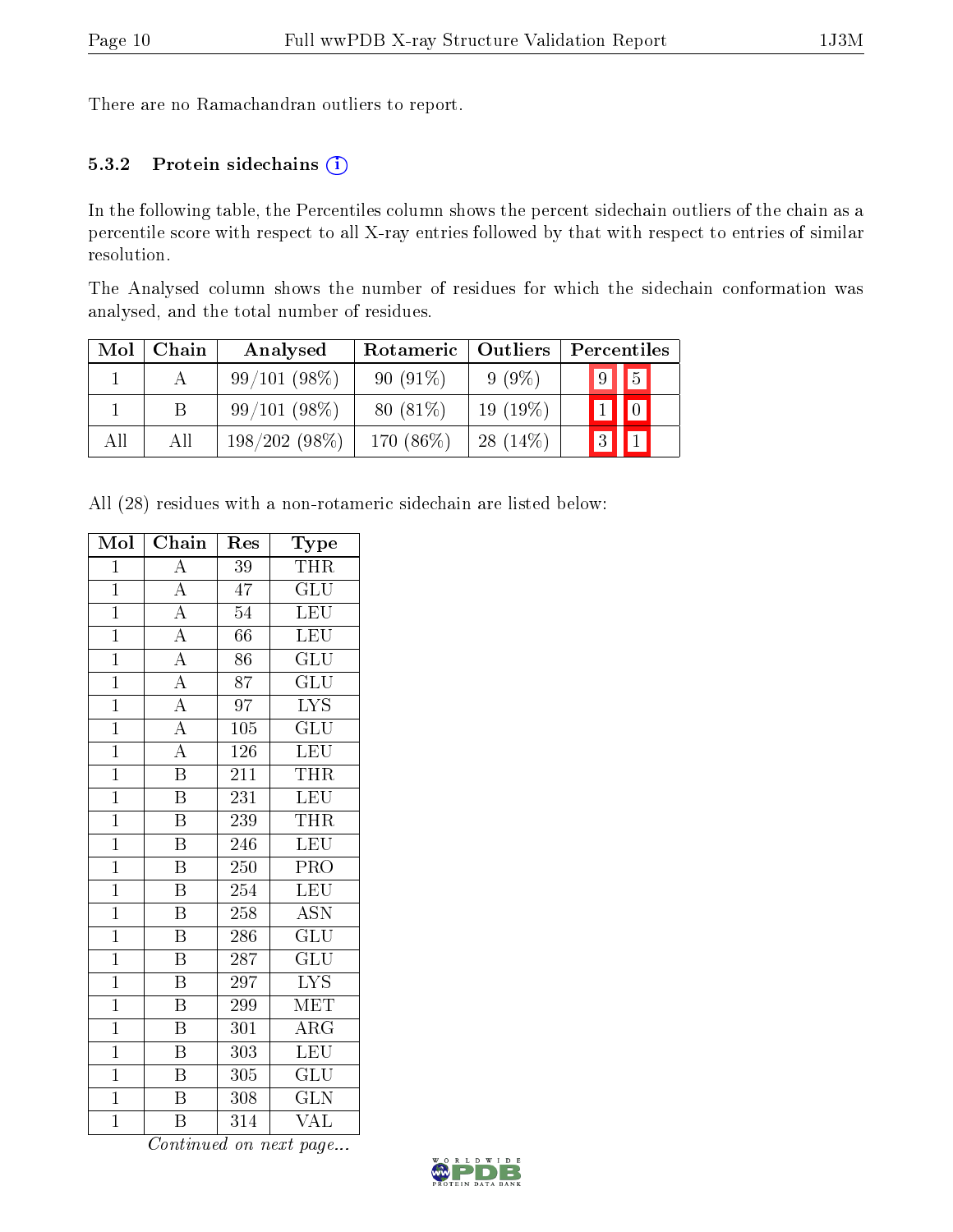Continued from previous page...

| Mol | Chain | Res | Type       |
|-----|-------|-----|------------|
|     |       | 320 | THR        |
|     |       | 323 | SER        |
|     |       | 328 | $\rm{ARG}$ |

Some sidechains can be flipped to improve hydrogen bonding and reduce clashes. All (6) such sidechains are listed below:

| Mol | Chain | Res | <b>Type</b>             |
|-----|-------|-----|-------------------------|
|     |       | 58  | $\overline{\text{ASN}}$ |
|     |       | 79  | <b>ASN</b>              |
|     |       | 218 | GLN                     |
|     |       | 258 | <b>ASN</b>              |
|     |       | 279 | <b>ASN</b>              |
|     |       | 308 | <b>GLN</b>              |

#### $5.3.3$  RNA  $(i)$

There are no RNA molecules in this entry.

#### 5.4 Non-standard residues in protein, DNA, RNA chains (i)

There are no non-standard protein/DNA/RNA residues in this entry.

#### 5.5 Carbohydrates  $(i)$

There are no carbohydrates in this entry.

### 5.6 Ligand geometry  $(i)$

1 ligand is modelled in this entry.

In the following table, the Counts columns list the number of bonds (or angles) for which Mogul statistics could be retrieved, the number of bonds (or angles) that are observed in the model and the number of bonds (or angles) that are defined in the Chemical Component Dictionary. The Link column lists molecule types, if any, to which the group is linked. The Z score for a bond length (or angle) is the number of standard deviations the observed value is removed from the expected value. A bond length (or angle) with  $|Z| > 2$  is considered an outlier worth inspection. RMSZ is the root-mean-square of all Z scores of the bond lengths (or angles).

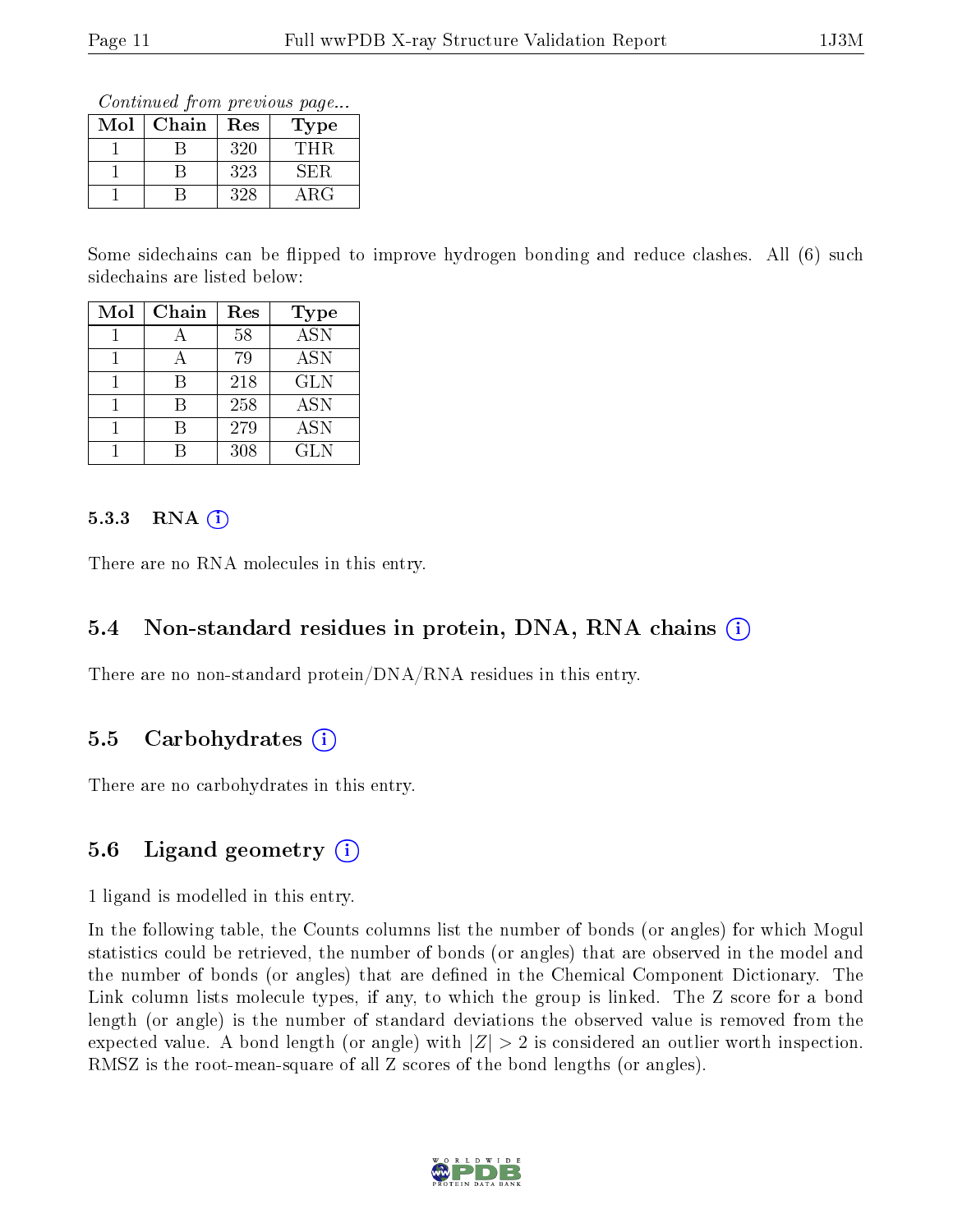| Mol | <b>Type</b>     | Chain | Res  | Link                     | Bond lengths |        |         | Bond angles               |      |         |
|-----|-----------------|-------|------|--------------------------|--------------|--------|---------|---------------------------|------|---------|
|     |                 |       |      |                          | Counts '     | ' RMSZ | $\# Z $ | $\mid$ Counts $\mid$ RMSZ |      | $\# Z $ |
|     | SO <sub>3</sub> |       | 3016 | $\overline{\phantom{a}}$ | 1.U.U        | .66    |         | $\rm 0.3.3$               | 0.00 | $\sim$  |

There are no bond length outliers.

There are no bond angle outliers.

There are no chirality outliers.

There are no torsion outliers.

There are no ring outliers.

No monomer is involved in short contacts.

### 5.7 [O](https://www.wwpdb.org/validation/2017/XrayValidationReportHelp#nonstandard_residues_and_ligands)ther polymers (i)

There are no such residues in this entry.

### 5.8 Polymer linkage issues (i)

There are no chain breaks in this entry.